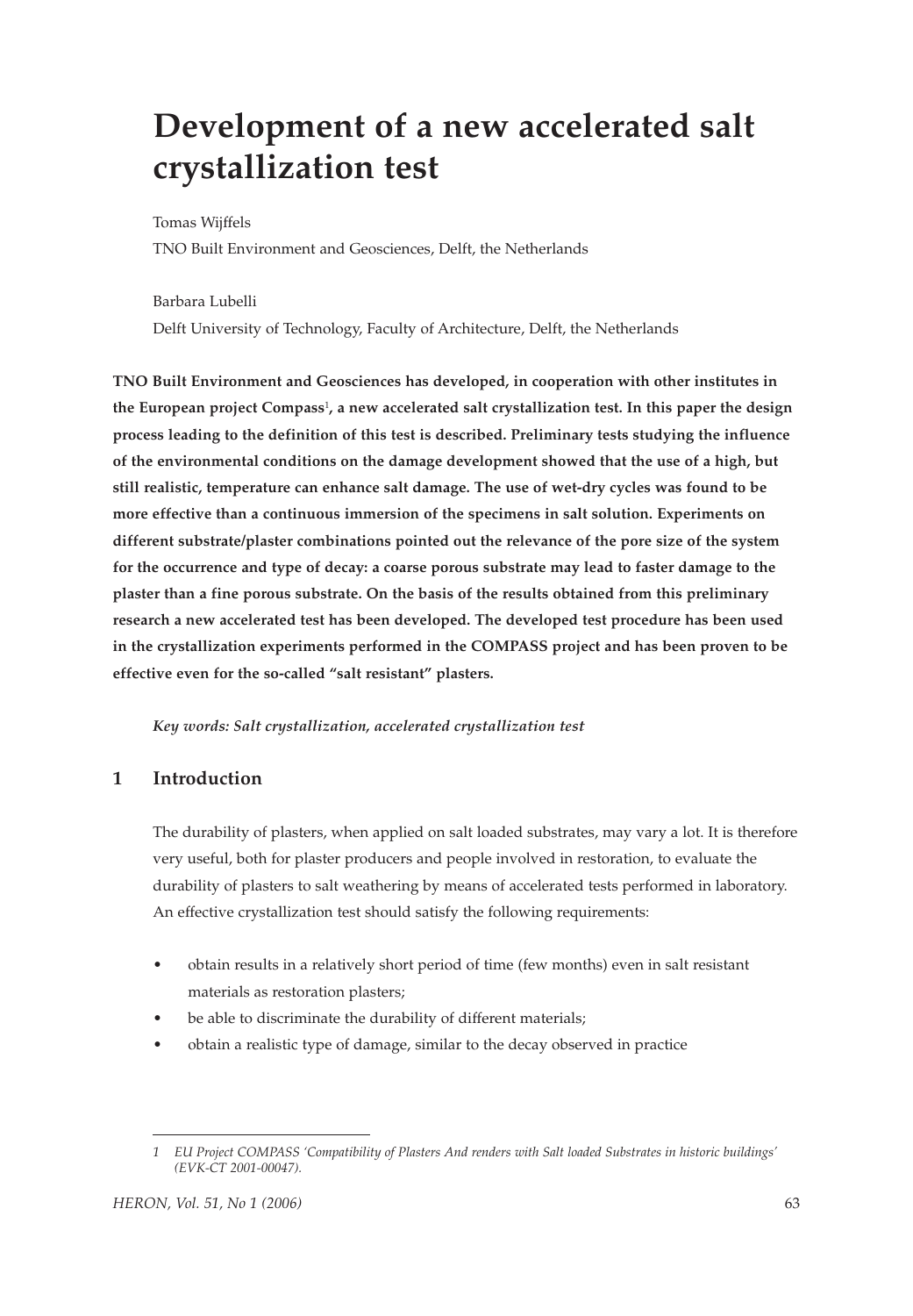Unfortunately, the existing salt crystallization tests [WTA, 1992; RILEM, 1998] are usually not effective enough when applied on salt resistant plasters. Previous experiments showed that, in crystallization tests, damage appears only after several months of testing in laboratory and only in case of specimens contaminated with the most aggressive salts like sodium sulphate [Wijffels and Van Hees, 2001; Wijffels et al ,1997]. However, the same plasters, when applied in practice, may show considerable damage after a few years from the application [van Hees, 2003]. One of the most common limits of the existing crystallization tests consists in the relatively slow drying, usually at 20°C 50%RH [RILEM, 1998]: at these conditions, the plaster takes several months to dry, and this reduces the possible number of rewetting, and consequent dissolution-crystallization cycles, in a defined period of time. Besides, most of the test procedures prescribe to dry the sample in a climatic room at constant temperature and RH conditions, whereas temperature and RH cycles may contribute to the damage. Moreover, the existing procedures specifically developed for testing the durability of plasters [WTA, 1992] do not prescribe to test a plaster on a substrate, whereas the substrate/plaster combination plays a crucial role in the development and in the type of salt damage. For example, damage as the loss of bond of the plaster layer from the substrate, often observed in buildings, can not be simulated by tests performed on the plaster only.

In this paper, the process which has lead to the definition of an effective crystallization test is described. This has consisted of two phases studying the influence of several parameters on the effectiveness of the test. In a first run of experiments the effect of the drying conditions and the salt contamination procedure is studied (section 2). In a second series the consequences of the substrate/plaster combination on the plaster decay are considered (section 3). The results obtained in these preliminary phases have allowed defining a new accelerated crystallization test (annex).

# **2 Study of the effect of drying conditions and salt contamination procedure on the decay**

The drying rate of the specimen is one of the most important parameters when designing a new accelerated crystallization test. Therefore, a preliminary investigation was carried out to determine the drying rate in six different climatic conditions and the consequences on the damage.

Another important variable to be checked is the way of contaminating the specimens with salt solution: this may occur by continuous immersion or wet-dry cycles. Both contamination procedures have been tested in this first run of experiments.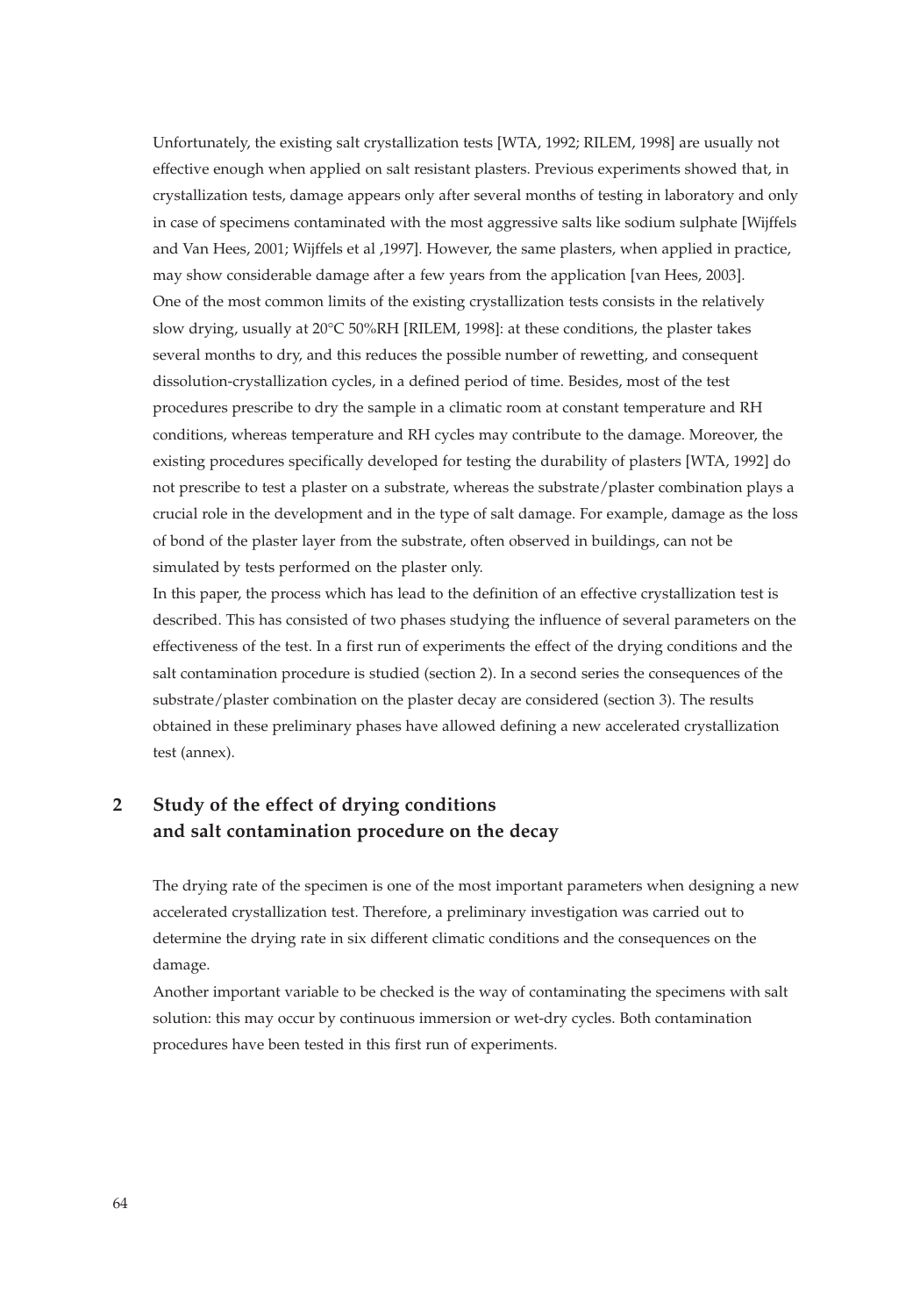## *2.1 Materials*

One combination of materials was selected on which all the different variables (drying conditions and contamination procedures) have been evaluated. The specimens used in this first series of experiment are 5×5×4.5 cm cubes constituted by a plaster layer (thickness 2 cm) applied on a brick substrate (thickness 2.5 cm).

The brick is a fired-clay brick. The plaster is a ready-to-use restoration plaster for salt loaded substrates: it is a cement-based accumulating system constituted by two layers with mixed-in water repellent. The physical properties of the substrate and of the plaster are reported in table 1.

| Table 1: Table 1 Properties of the ground and top layer of the plaster |  |  |  |  |  |  |  |
|------------------------------------------------------------------------|--|--|--|--|--|--|--|
|------------------------------------------------------------------------|--|--|--|--|--|--|--|

|                       | Dry density | Total porosity* | $WAC**$          |
|-----------------------|-------------|-----------------|------------------|
|                       | $(Kg/m^3)$  | (% by volume)   | $Kg/m^2\sqrt{s}$ |
| Fired-clay brick      | 1691        | 36.2            | 0.303            |
| Plaster -ground layer | 837         | 37.5            | 0.022            |
| Plaster - top layer   | 803         | 43.5            | 0.004            |

\* determined according to [Klugt van der and Koek, 1994]

\*\* determined according to [EN 1015-18:1996]

## *2.2 Procedure*

After preparation and curing of the brick/plaster specimens (details of the specimen preparation can be found in [Lubelli et al., 2003], all the specimens were sealed with epoxy resin on the lateral sides. The specimens were contaminated with NaCl solution. Two different procedures have been used for contaminating the specimens:

- continuous immersion of the bottom of the specimen in NaCl solution of 10% by weight
- initial immersion of the bottom of the specimen in an amount of NaCl solution sufficient to reach a 1.5% of salt in the specimen, expressed as percentage of the dry weight. Once 80% of the water was evaporated, the specimens were re-wetted, by capillary rise from the bottom, with a quantity of demi-water equal to the quantity of solution used in the first wet-dry cycle.

In both cases, the drying of the specimens was allowed only through the upper surface.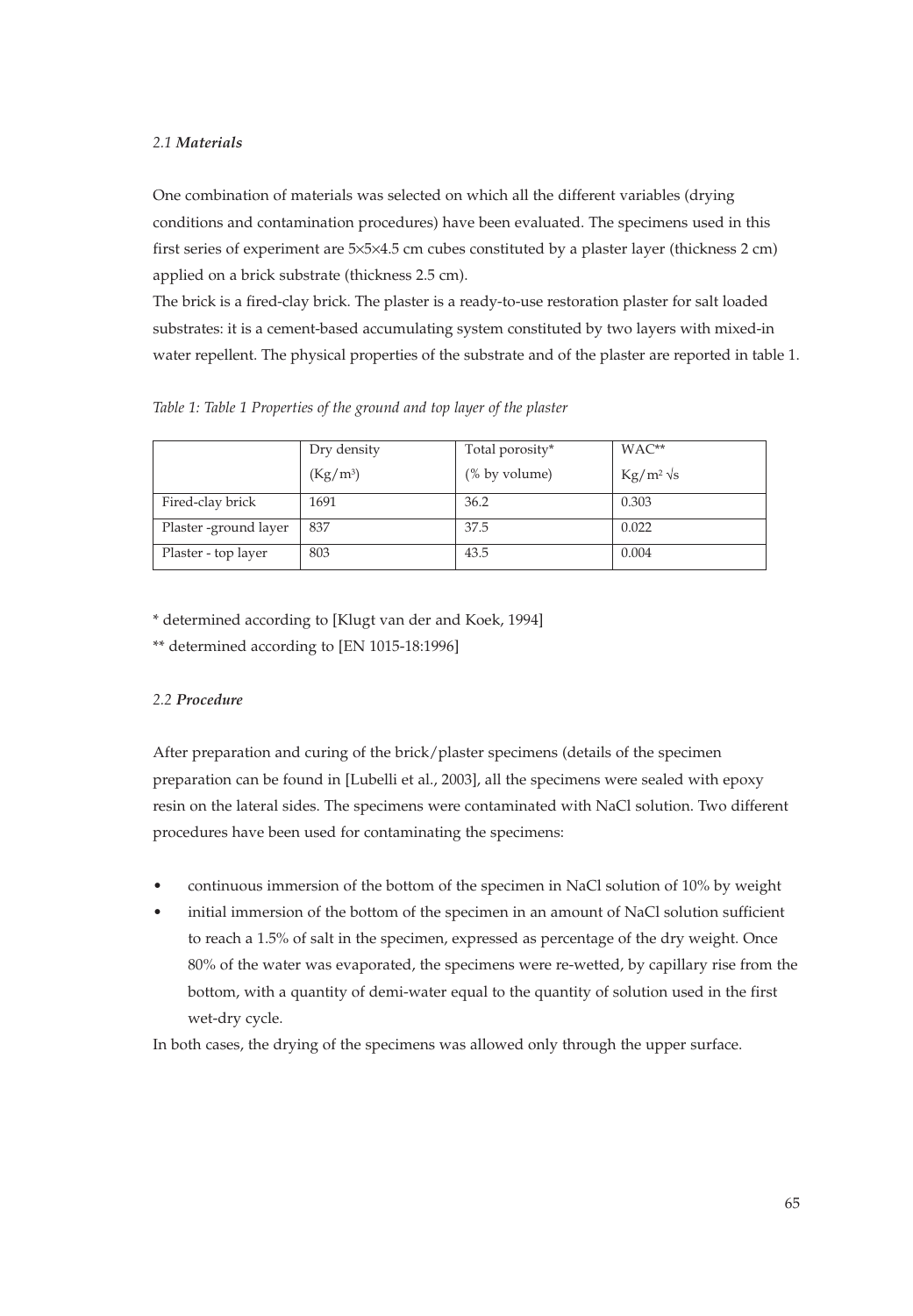Six different drying conditions were selected:

- 20°C 50%RH constant: reference condition, prescribed in the RILEM test [RILEM, 1998], and with which the others are compared.
- High temperature (50 $^{\circ}$ C, 50%RH) constant: it aims, by the use of high temperature, remaining however at a realistic level, to enhance the drying and allow more wet-dry cycles.
- Low RH (35%) at  $20^{\circ}$ C constant: as the previous, aims to increase the drying rate.
- Temperature cycles: one week at 20°C 50%RH, followed by one week at 50°C 50%RH. In this case, the effect of differential thermal expansion may play a role in the damage.
- RH cycles: one week at 20°C 50%RH followed by one week at 20°C 96%RH. These conditions can produce crystallization-dissolution cycles more frequently than what is obtained by rewetting and drying the specimen.
- Combined temperature and RH cycles: these cycles, between 20°C 65% RH and 35°C 20% RH, are obtained by means of IR lamps that are kept 8 hours on and 16 hours off.

#### *2.3 Results*

The aim of these preliminary tests was to define the boundary conditions (drying conditions, contamination procedure) most effective for the development of salt damage. Even if at the end of the testing period no damage was visible yet, the effectiveness of the different parameters could be evaluated on the basis of the salt distribution within the plaster, a high salt content at a certain level in the plaster indicating a higher risk of damage.

#### *2.3.1 Effect of the different environmental conditions on the drying speed*

The use of high temperature, either obtained in a climatic box or by means of IR lamps, has the most important effect on the drying rate. Moreover, the use of high temperature, apart from causing a faster crystallization leading to more harmful non-equilibrium crystals [Rodriguez Navarro and Doehne, 1999], is the only way to dry this plaster (and cause crystallization of the salt) in a reasonable period of time. Specimens conditioned at 20ºC/50% and at 20ºC/35% do not dry completely after a few months. Specimens subjected to RH cycles between 50 and 96%RH even show an increase in weight in case of plaster slabs: the hygroscopic moisture taken up during the high RH period does not evaporate completely during the low RH period, leading to an average gain of weight. It is clear that no crystallization can occur in these conditions and, therefore, no damage.

#### *2.3.2 Effect of the different environmental conditions on the salt distribution*

All the studied drying conditions lead to a similar salt distribution, consisting in salt accumulation in the inner layer, according with the salt accumulating principle of the tested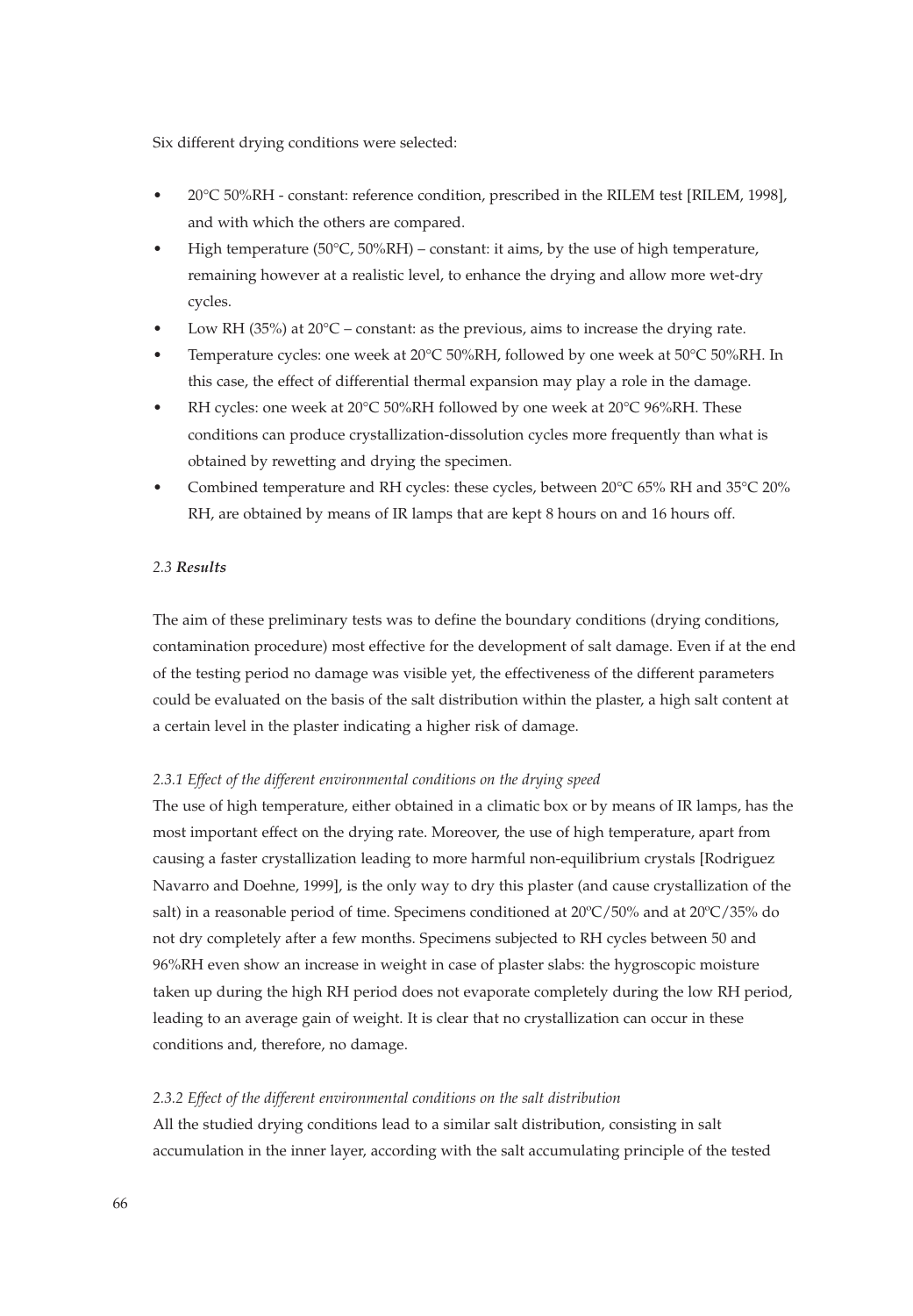plaster (Figure 1). Therefore, no choice for one drying condition could be made on the basis of the salt distribution.

### *2.3.3 Effect of the different contamination procedure on the salt distribution*

The specimens undergoing wet-dry cycles show the highest salt accumulation indicating that this test procedure is more harmful than a continuous immersion in salt solution (compare figures 1 and 2).



*Figure 1: Hygroscopic moisture distribution at 96%RH of brick-plaster specimens undergoing wet-dry cycles*



*Figure 2: Hygroscopic moisture distribution at 96%RH of brick-plaster specimens continuously immersed in salt solution*

Considering the transport of salts during subsequent cycles, it is visible that repeated wet-dry cycles transport the salts towards the surface (Figure 3), where they could even cause the development of surface damage. A procedure allowing as many as possible repeated wet-dry cycles should therefore be preferred.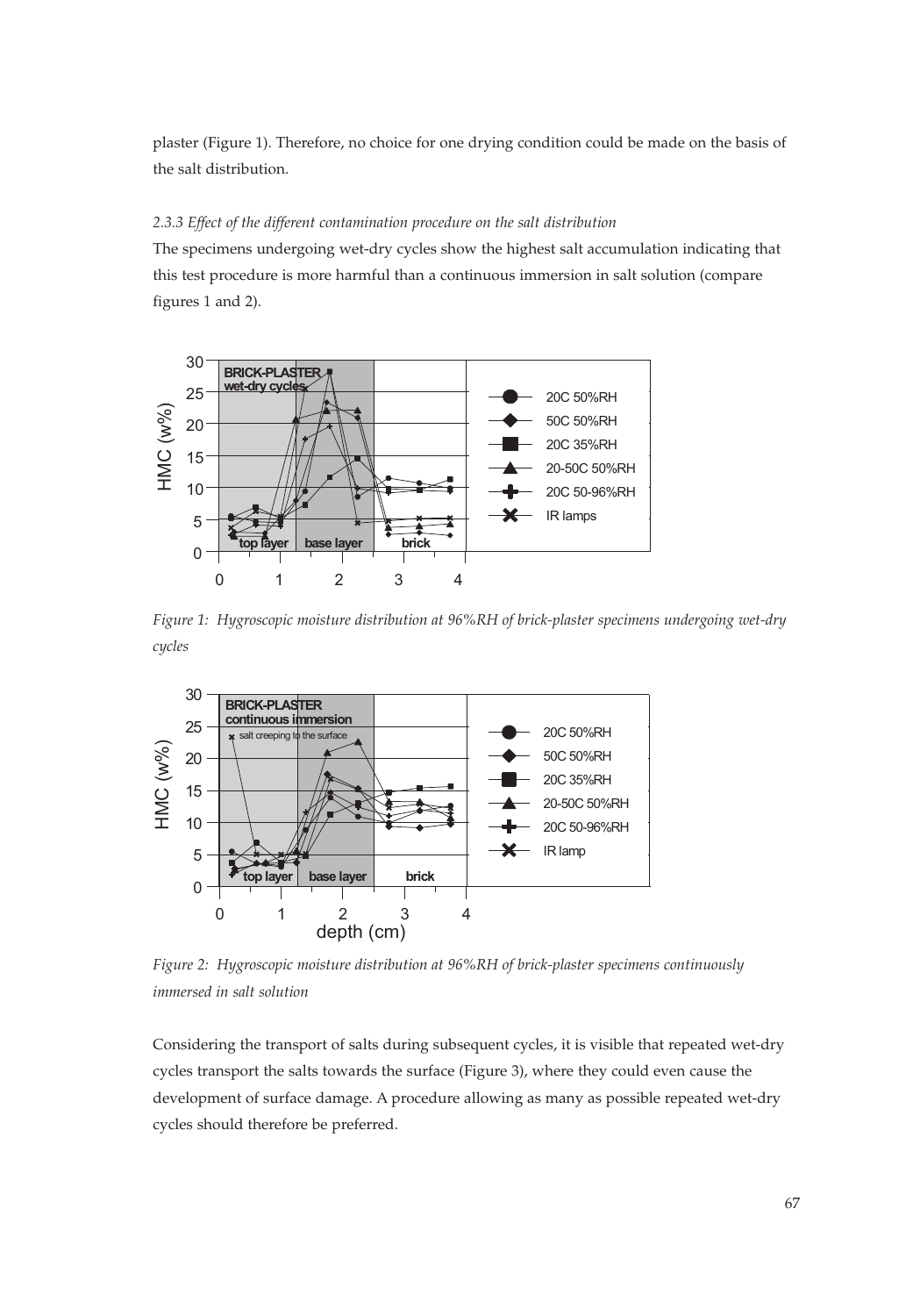

*Figure 3: Hygroscopic moisture distribution at 96%RH of brick-plaster specimens measured after 2 and 6 wet-dry cycles*

## **3 Effect of substrate/plaster combination on the decay**

Main goal of this second phase of the research was to evaluate the influence of the substrate properties (mainly pore size distribution) on the salt solution transport in the substrate/plaster system and on the damage development. This research on the influence of the substrate had also the aim to validate theoretical concepts on salt transport between porous medias having different pore systems as developed by [Petkovic et al., 2004].

## *3.1 Materials*

The accelerated test was performed on 4 combinations of two plasters and two substrates. Half of the specimens were painted with silicon emulsion paint. The materials were chosen on the base of their pore size distribution. The following substrates were used:

- Bentheim sandstone, coarse porous
- Calcium silicate brick, fine porous

Figure 4 shows the pore size distribution of both substrates. In table 2, the main properties of the substrates are given.

From figure 4, it can be concluded that the calcium silicate brick is more porous than the Bentheim sandstone, 27 to 24%. The pores of the calcium silicate brick are much finer and the pore sizes are more spread. The pore dimensions vary from 0,01 μm to 50 μm. The pore size distribution of the Bentheim sandstone is completely different. Most of the pores have a diameter between 10 and 50 μm.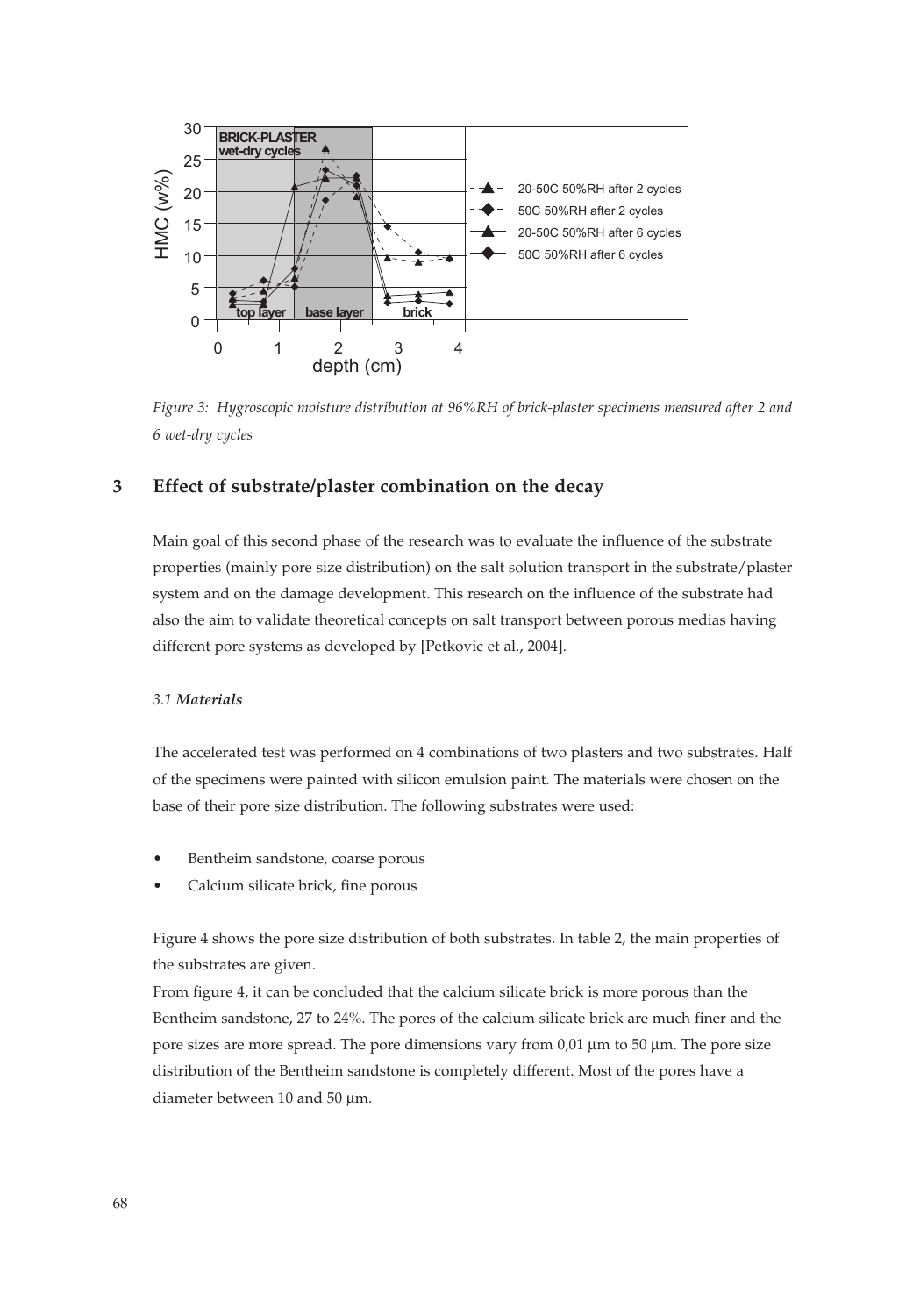

*Figure 4: Pore size distribution of the substrates*

*Table 2: Characteristics of the substrates*

|                                                                     | Bentheim sandstone | Calcium silicate brick |
|---------------------------------------------------------------------|--------------------|------------------------|
| average pore size [µm]                                              | 25                 | 0,15                   |
| free water absorption [% by volume]                                 | 15,6               | 22                     |
| bulk density $\left[\frac{kg}{m^3}\right]$                          | 2036               | 1898                   |
| porosity [% by volume]                                              | 24                 | 27                     |
| Water Absorption Coefficient (WAC) $\lceil \text{kg/(m²/s)} \rceil$ | 0,73               | 0,09                   |

The pore size distribution influences the water absorption coefficient (WAC). The Bentheim stone absorbs water much faster than the calcium silicate brick. On these substrates, two types of plaster were applied, made of the same components but mixed using different ratios. The plaster used in the accelerated test is composed of sand (S), blast furnace slag cement (BFS) and lime (L) in the following proportions:

- 1 BFS : 4 L : 20 S, binder/aggregate ratio of 1 to 4
- 1 BFS : 4 L : 10 S, binder/aggregate ratio of 1 to 2

Figure 5 shows the pore size distribution of plaster 1:2 applied on both stones. Figure 6 shows the 1:4 plaster.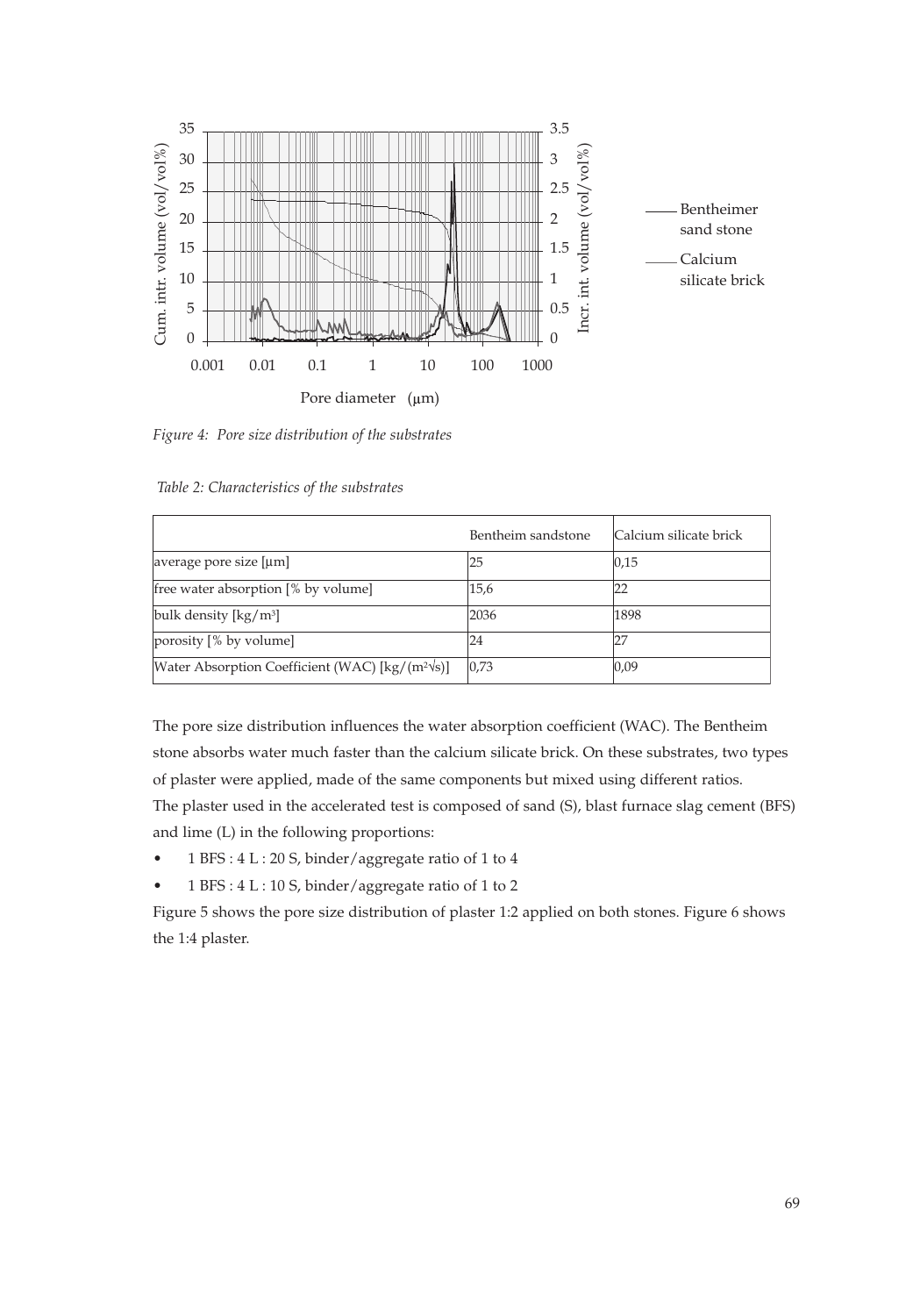

*Figure 5: Pore size distribution of the 1:2 plaster on both substrates*



*Figure 6: Pore size distribution of the 1:4 plaster on both substrates*

#### *3.2 Procedure*

Based upon the results of the preliminary test described in section 3, the procedure for the accelerated crystallization test was designed as follows:

- 1. The specimens are contaminated with a salt solution (concentration 10% by weight)
- 2. The specimens are sealed on the lateral sides with epoxy resin
- 3. The drying takes place in cycles of temperature and relative humidity: 8 hours 20°C-65% RH followed by 16 hours 35°C-20% RH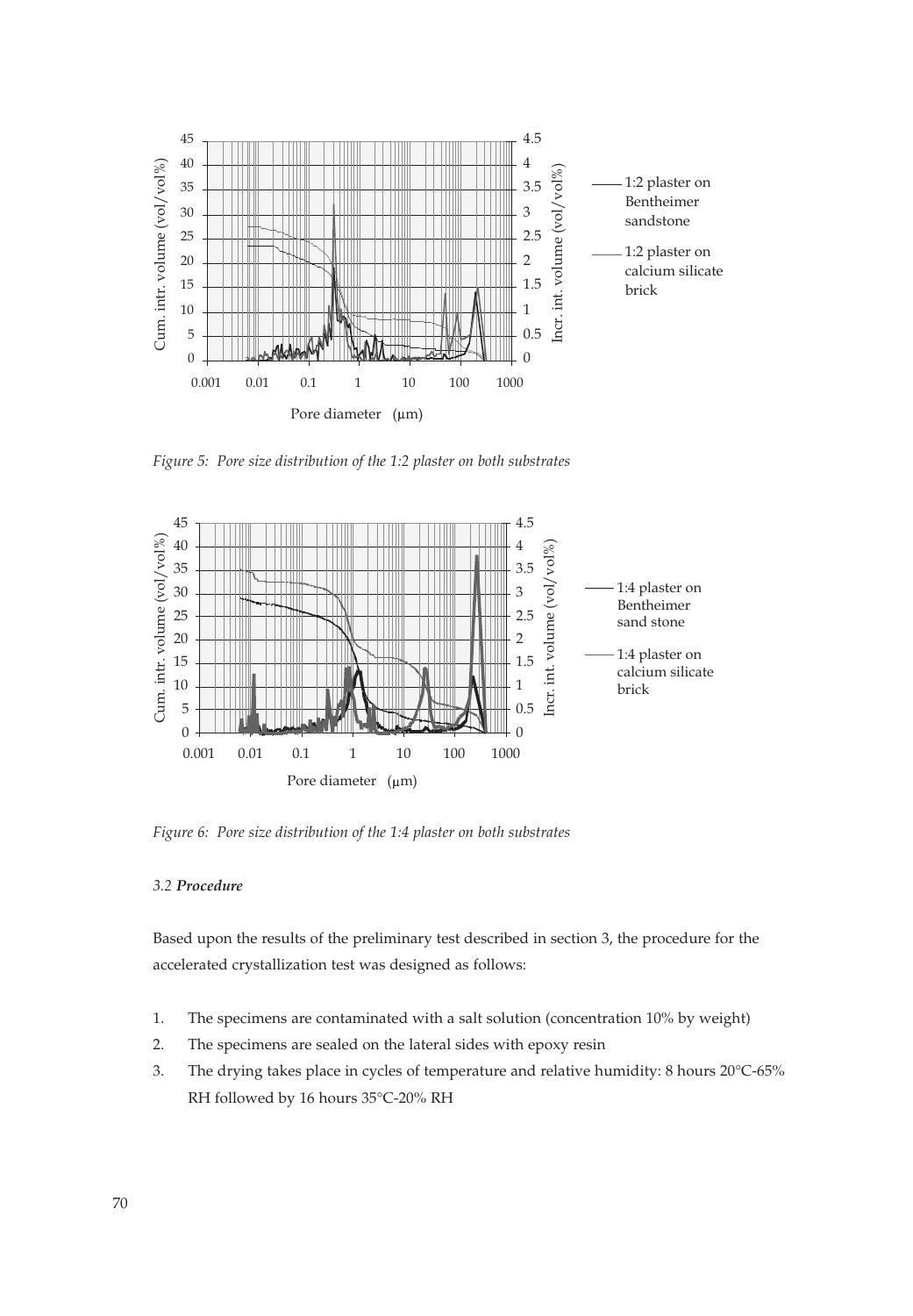4. After evaporation of at least 80% of the salt solution, the specimens are contaminated again. Wet-dry cycles are used according to the procedure described in 2.2 but in this case instead of demi-water, a salt solution (10% by weight) is used so that the salt amount in the specimen is increased with 1.5% by weight of the specimen at each contamination cycle.

#### *3.3 Results*

#### *3.3.1 Drying*

Drying of the specimens in the prescribed temperature and RH conditions occurs quite fast. The moisture content at the start of the test was approximately 6% by weight. After 5 weeks more than 80% of the salt solution was evaporated and the specimens were contaminated again. This is a relatively short period of time which allows to repeat more wet-dry cycles during a test period of few months.

#### *3.3.2 Damage*

Damage to the surface of the specimens was assessed every week by visual inspection and photographical monitoring. The amount and type of damage were recorded.

## Amount and development of the damage

Table 3 shows the amount of damage occurred to the different specimens. The number indicates the severity of the damage in a range from 0 to 5: 0 corresponds to no damage, 5 indicates maximum damage. The last column gives the average over the testing period. The higher the number, the more and earlier the damage occurred.

Table 3 shows a clear difference in the seriousness of damage as a result in the difference in substrate. The damage to the plaster on the coarse porous Bentheim sandstone was much more severe than the damage to the plaster on the fine porous calcium silicate brick. This is explained by the fact that the plaster will absorb more effectively the salt solution from a coarse porous substrate than from a fine porous one. Salts will be transported in the plaster where they will crystallize causing damage. From this it emerges that an accelerated crystallization test to distinguish difference in durability of plaster can be better performed using coarse substrate/plaster combinations.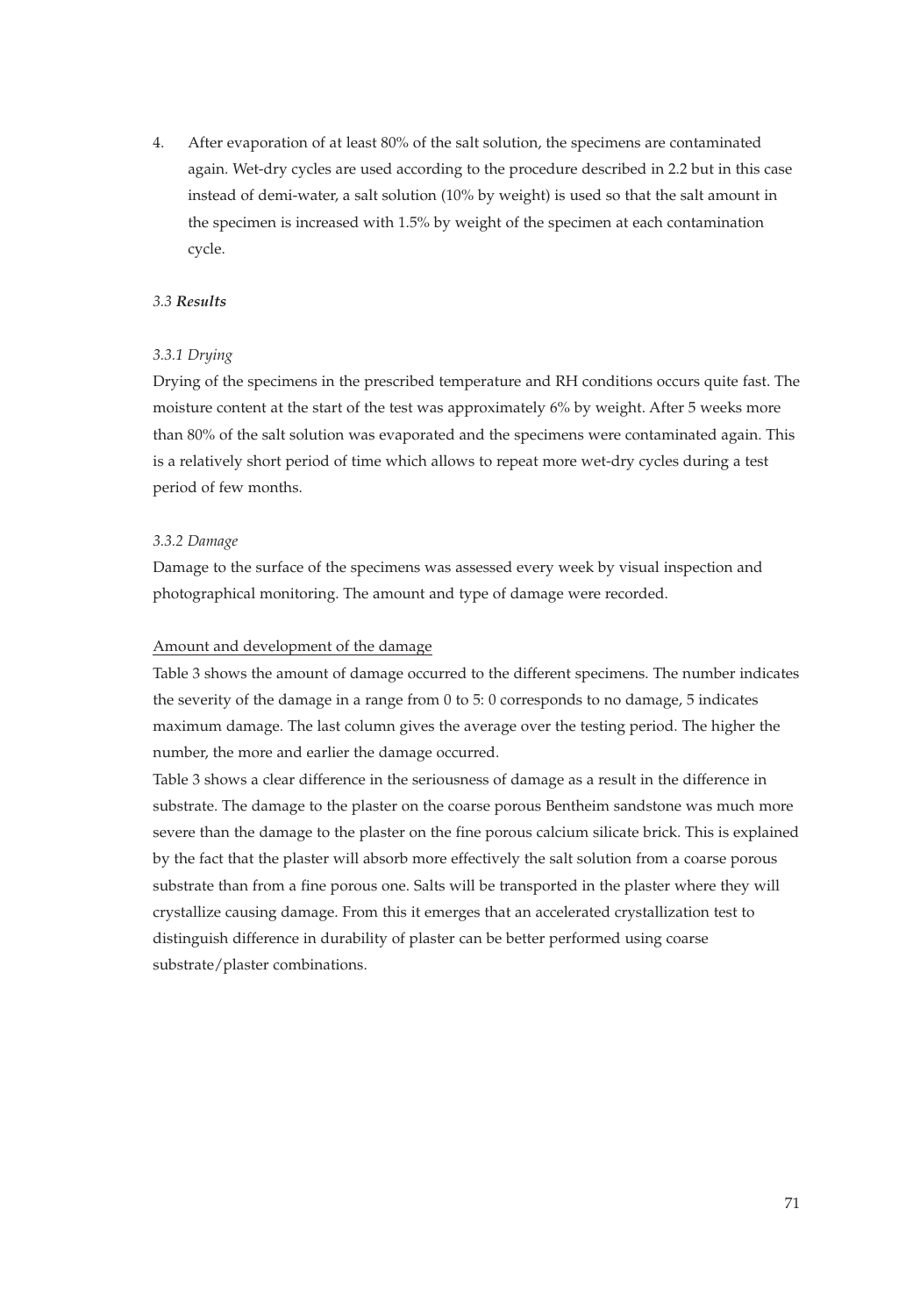|  |  |  |  |  |  |  | Table 3: Damage surveyed in the specimens |
|--|--|--|--|--|--|--|-------------------------------------------|
|--|--|--|--|--|--|--|-------------------------------------------|

| nr             | substrate                                  | plaster | paint    | Time (weeks)   |                |                |                |                |                |                | Aver           |                |                |          |
|----------------|--------------------------------------------|---------|----------|----------------|----------------|----------------|----------------|----------------|----------------|----------------|----------------|----------------|----------------|----------|
|                |                                            |         |          | $\mathbf{1}$   | $\overline{2}$ | 3              | $\overline{4}$ | 6              | 8              | 10             | 12             | 14             | 16             | age      |
| 1              |                                            | 1:2     | Paint    | $\overline{2}$ | 3              | $\overline{4}$ | 4              | $\overline{4}$ | 5              | 5              | 5              | 5              | 5              | 4,2      |
| $\overline{2}$ | Bentheim                                   |         | No paint | 3              | 3              | 5              | 5              | 5              | 5              | 5              | 5              | 5              | 5              | 4,6      |
| 3              | sandstone                                  | 1:4     | Paint    | $\overline{2}$ | 2              | 3              | 3              | $\overline{4}$ | $\overline{4}$ | $\overline{4}$ | 5              | 5              | 5              | 3,7      |
| $\overline{4}$ |                                            |         | No paint | 5              | 5              | 5              | 5              | 5              | 5              | 5              | 5              | 5              | 5              | 5        |
| 5              | Calcium<br>1:2<br>silicate<br>brick<br>1:4 |         | Paint    | 1              | 1              | 1              | 2              | $\overline{2}$ | $\overline{2}$ | $\overline{2}$ | $\overline{2}$ | 3              | 3              | 1,9      |
| 6              |                                            |         | No paint |                |                |                | 1              | $\overline{4}$ | $\overline{4}$ | $\overline{4}$ | $\overline{4}$ | 5              | 5              | 2,6      |
| 7              |                                            |         | Paint    |                |                |                |                |                |                |                |                |                |                | $\Omega$ |
| 8              |                                            |         | No paint |                |                |                |                | 3              | 3              | $\overline{4}$ | $\overline{4}$ | $\overline{4}$ | $\overline{4}$ | 2,2      |

Differences in surface damage can be observed between painted and not-painted plasters. In general, the damage to the not-painted plasters is more severe than the damage to the painted plaster. Compare the average damage of nr. 2, 4, 6 and 8 to the average of nr. 1, 3, 5 and 7. From the above reported discussion, it may be concluded that the test is effective since damage to the selected plasters occurred within a relatively short period of time (some weeks). Besides, the test is able to point out differences in the durability of the selected substrate/plaster combinations.

## Type of damage

Different types of damage were observed during the accelerated crystallization test, which are listed in table 4 and shown in figure 7.

| nr             | substrate | plaster      | paint                  | <b>Types of damage</b>     |  |  |  |  |
|----------------|-----------|--------------|------------------------|----------------------------|--|--|--|--|
|                |           | 1:2          | Paint                  | Cracks, peeling            |  |  |  |  |
| 2              | Bentheim  |              | Bulging, efflorescence |                            |  |  |  |  |
| 3              | sandstone | 1:4          | Paint                  | peeling                    |  |  |  |  |
| $\overline{4}$ |           |              | No paint               | Bulging, efflorescence     |  |  |  |  |
| 5              | Calcium   | 1:2          | Paint                  | Needle like efflorescence  |  |  |  |  |
| 6              | silicate  |              | No paint               | Cracks, efflorescence      |  |  |  |  |
| 7              | brick     | Paint<br>1:4 |                        |                            |  |  |  |  |
| 8              |           |              | No paint               | Small cracks efflorescence |  |  |  |  |

*Table 4: Type of damage*

The new test has been proven to be a realistic simulation of the damage in practice. The types of damage obtained are similar to the ones observed on historic buildings. Peeling, blistering of paint and bulging are damage types common on plasters applied on salt loaded substrates.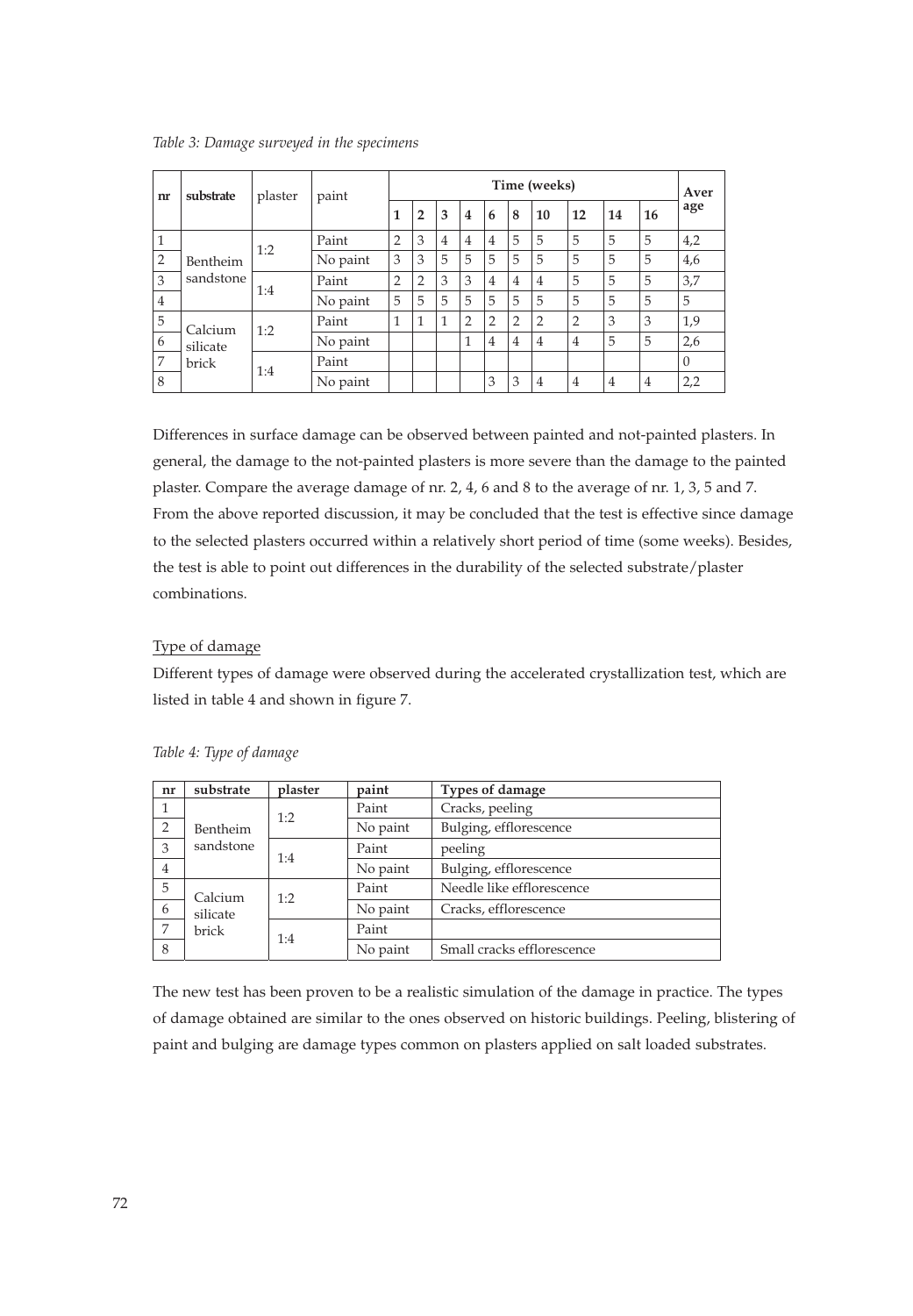

*Figure 7: Peeling of paint (left), bulging, cracks, efflorescence (middle), cracks (right)*

#### *3.3.3 Moisture and salt distribution*

After 4 drying cycles, the specimens were cut into slices and the distribution of both salt and moisture was determined. The moisture content was measured gravimetrically. The salt distribution was determined by measuring the hygroscopic moisture content of each slice at 95% RH. Figure 8 gives both the moisture and salt distribution profile of the specimen 1:2 plaster on the calcium silicate brick. Figure 9 gives these data for the same plaster on the Bentheim sandstone. The left part of the graph is the plaster, the right part the substrate. The drying surface is on the left.

In both figure 7 and 8, two lines are given. The continuous line indicates the moisture content after 4 drying cycles. The dotted line indicates the hygroscopic moisture content, which gives the salt distribution profile. The moisture distribution shows a difference between the two substrate-plaster combinations: in calcium silicate brick specimens the moisture content in the substrate is higher than in the plaster; in the sandstone specimen the moisture content in the substrate is much lower than in the plaster. Again, this is related to the different pore systems of the substrate/plaster combinations.



*Figure 8: Moisture and salt distribution profile 1:2 plaster on calcium silicate brick*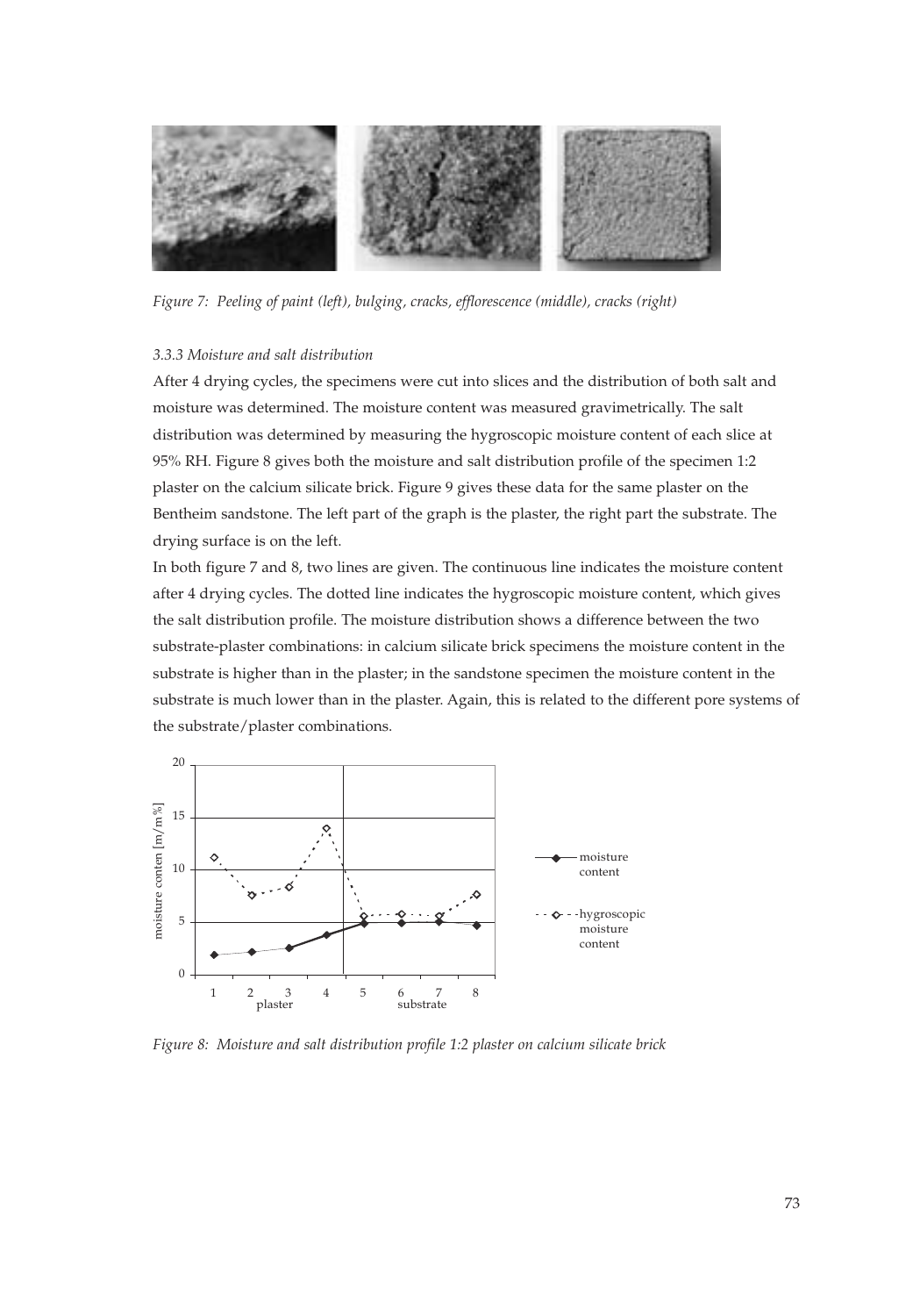

*Figure 9: Moisture and salt distribution profile 1:2 plaster on Bentheim sandstone*

## **4 Conclusions**

The new test proved to be effective, since:

- it is able to obtain results in a relatively short period of time (1 to 6 weeks, depending on the type of substrate).
- it is able to discriminate between the durability of different plaster/substrate combinations
- the types of damage observed on the specimen at the end of the test are similar to the ones that occur in plasters in historic buildings.

The new developed has been further used during the European Project COMPASS to evaluate the durability of different plasters (ready-to use products as well as traditional plasters). The reproducibility of the test procedure has been evaluated by performing the same test in different laboratories. The results obtained have been positive and encourage the use of this procedure in salt crystallization tests [Verges-Belmin et al., 2005]

## *Acknowledgement*

The research was supported by the European Community (EU project EVK-CT 2001-00047, COMPASS -Compatibility of Plasters And renders with Salt loaded Substrates in historic buildings)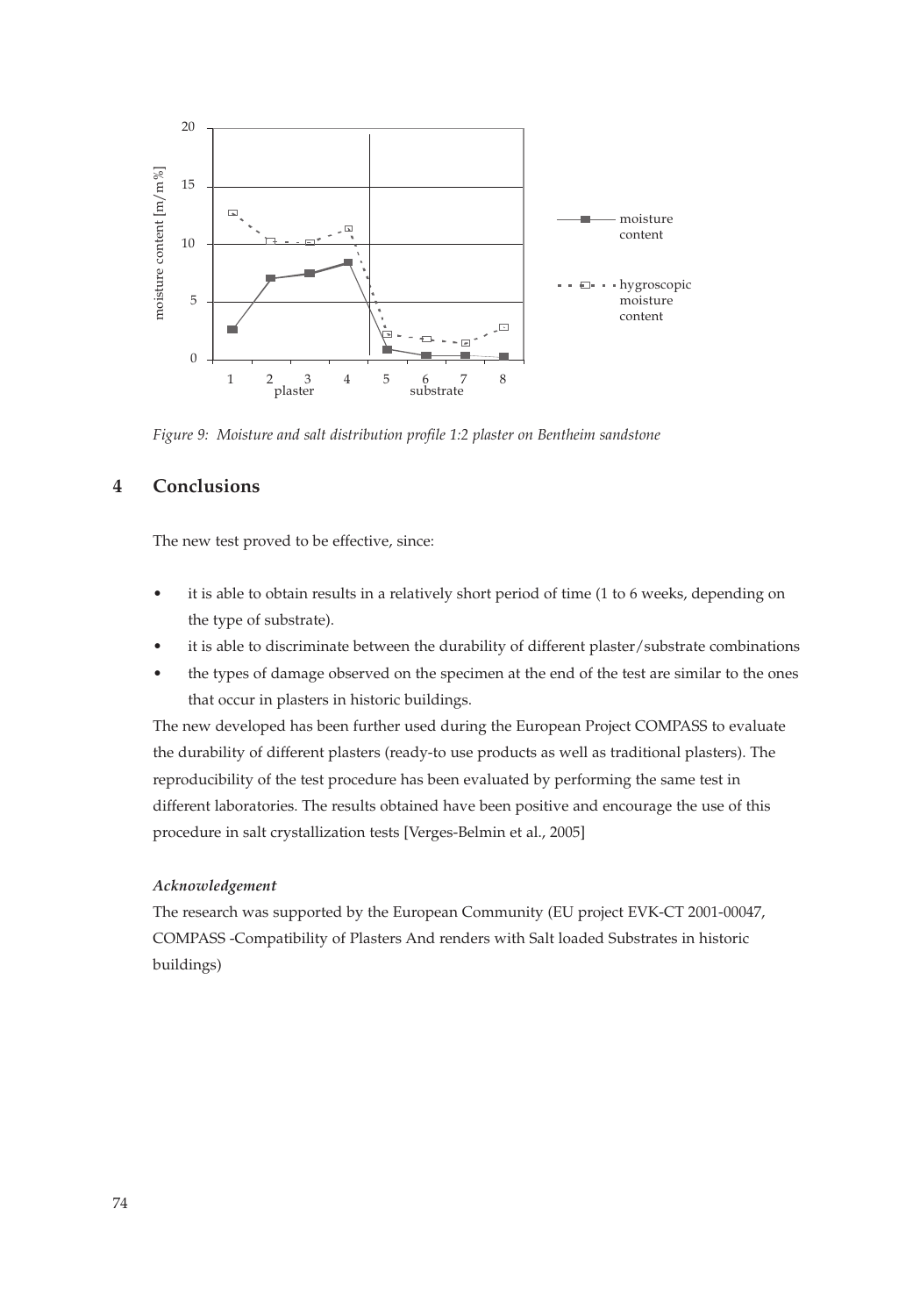## **References**

- European Committee for Standardization (1996) EN 1015-18, *Methods of test for mortar for masonry, determination of water absorption coefficient due to capillary action of hardened rendering mortar*, Draft version
- Hees, R.P.J. van et al. *Evaluation of the performance of surface treatments for the conservation of historic brick masonry*, European Commission Research report n 7 EUR 17979 EN, 1998, pp 80
- Klugt L.J.A.R. van der, Koek J.A.G. (1994) De kwaliteit van voegen in metselwerk, in *SBRpublication*, Nr. 299, pp.80-81
- Lubelli, B., R.P.J. van Hees, T.Wijffels Towards an effective salt weathering test for salt resistant plasters, *Proceedings Itecom conference Athens* 2003
- Petkovic J., Pel L., Huinink H., Kopinga K. and Hees R.P.J. van (2004) Salt transport in plaster/substrate layers: a nuclear magnetic resonance study, in *Proceedings of the 13th International Brick and Block Conference*, pp. 735-739
- RILEM TC 127-MS (1998), Recommendation MS-A1 Determination of the resistance of wallettes against sulphates and chlorides, in *Materials and Structures*, Vol. 31, pp. 2-19
- Rodriguez Navarro C. and Doehne E. (1999) Salt weathering: influence of evaporation rate, supersaturation and crystallization pattern, in *Earth Surface Processes and Landform*, Vol. 24, Nr. 3, pp. 191-209
- Verges-Belmin V., Wijffels T.J., Goncalves T. and Nasraoui M., The compass salt crystallization test as a way to figure out how salts migrate and accumulate in renovation plasters, in *Compatibility of plasters and renders with salt loaded substrates* in historic buildings, Final report EU contract no. EVK4-CT-2001-0047-DGXII, Hees R.P.J. van (Ed.), pp. 157-168
- Wijffels T.J. and Hees R.P.J. van (2000) The influence of the loss of water of the fresh mortar to the substrate on the higric characteristics of so-called restoration renderings, in *Proceedings Maintenance and restrengthening of materials and structures*, Verhoef L.G.L. and Wittmann F.H. (Eds.), pp.49-54
- Wijffels, T.J., Groot C.J.W.P. and Hees R.P.J. van (1997) Performance of restoration plasters, in *Proceedings of the 11th International Brick/Block masonry Conference* Shanghai 1997, Vol.2, pp.1050-1062
- Wijffels T.J., Hees R.P.J. van (2001) Salt transport in restoration plaster, *TNO report 2001-BS-R0400*
- Wijffels T.J., Lubelli B., Hees R.P.J. van and Rooij M. de, The durability of restoration plasters: first results of a new accelerated crystallization test, in *Proceedings of the ITECOM Conference*, Athens 2003, (unpublished)
- WTA (1992), WTA Merkblatt 2-2-91.Sanieputzsysteme, in *Bautenschtz+Bousanierung* Vol. 15, pp. 59-63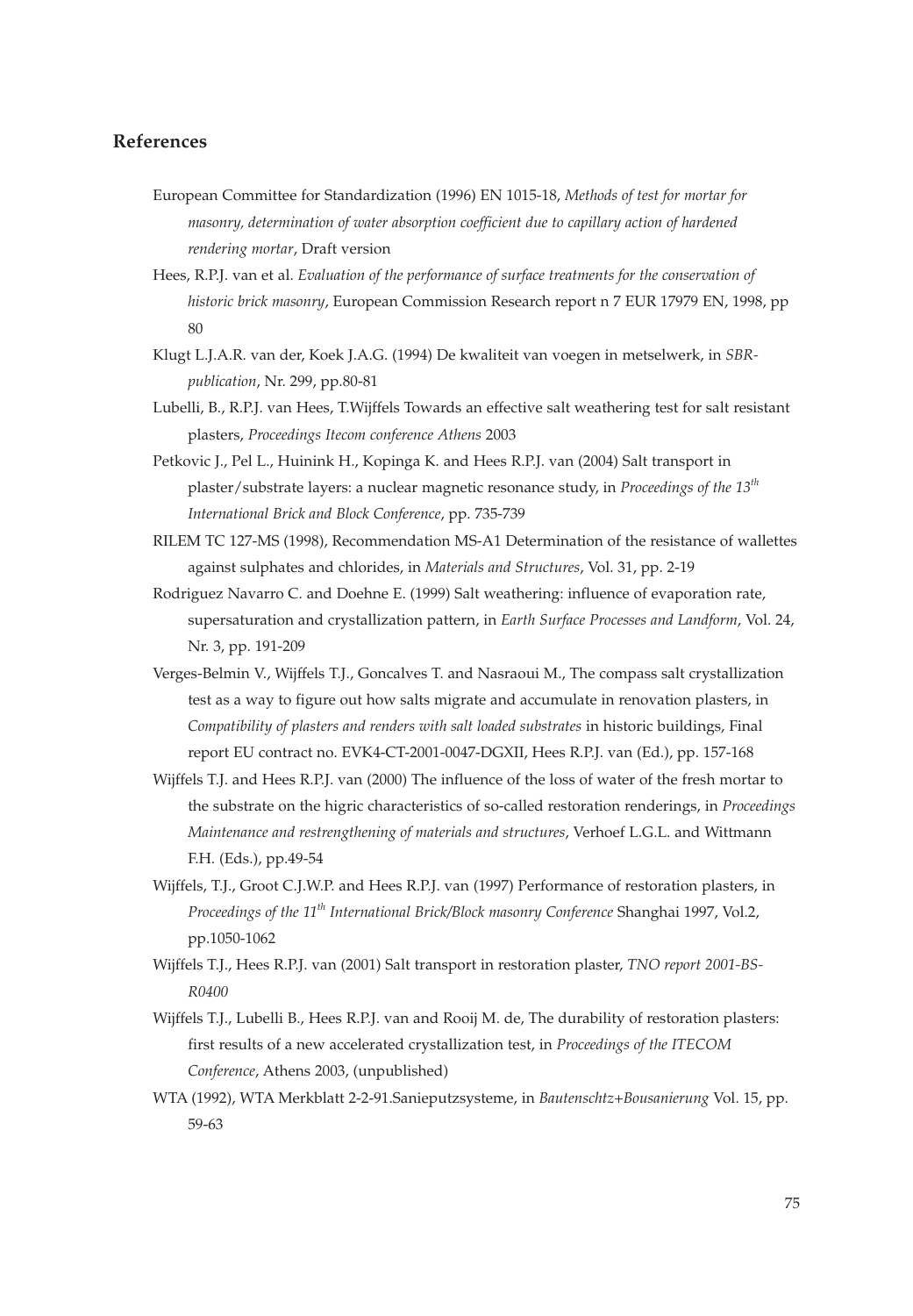# **Annex - Accelerated crystallisation test procedure**

# **Specimens**

Specimens are constituted by a plaster layer applied on a substrate.

# **Number of specimen**

The test is carried out in threefold.

# **Size of specimen**

The specimen size is approximately 5×5×5cm. The thickness of the substrate is about 2cm.

## **Substrate**

The salt resistance of different plasters has to be compared using one type of substrate. This substrate should be homogeneous and able to transport the salt to the plaster rapidly. A fired clay brick may be used.

## **Preparation of the specimens**

The specimens are prepared by applying the plaster layer on a substrate. If a brick substrate is used the plaster layer will be applied on each brick and then from each brick 3 specimens will be cut (figure A1). The specimens will be dried and their lateral sides sealed using epoxy resin.



*Figure A1: Specimen preparation*

The plaster may be applied on the substrate with or without the use of an adhesion layer. The adhesion layer is used when: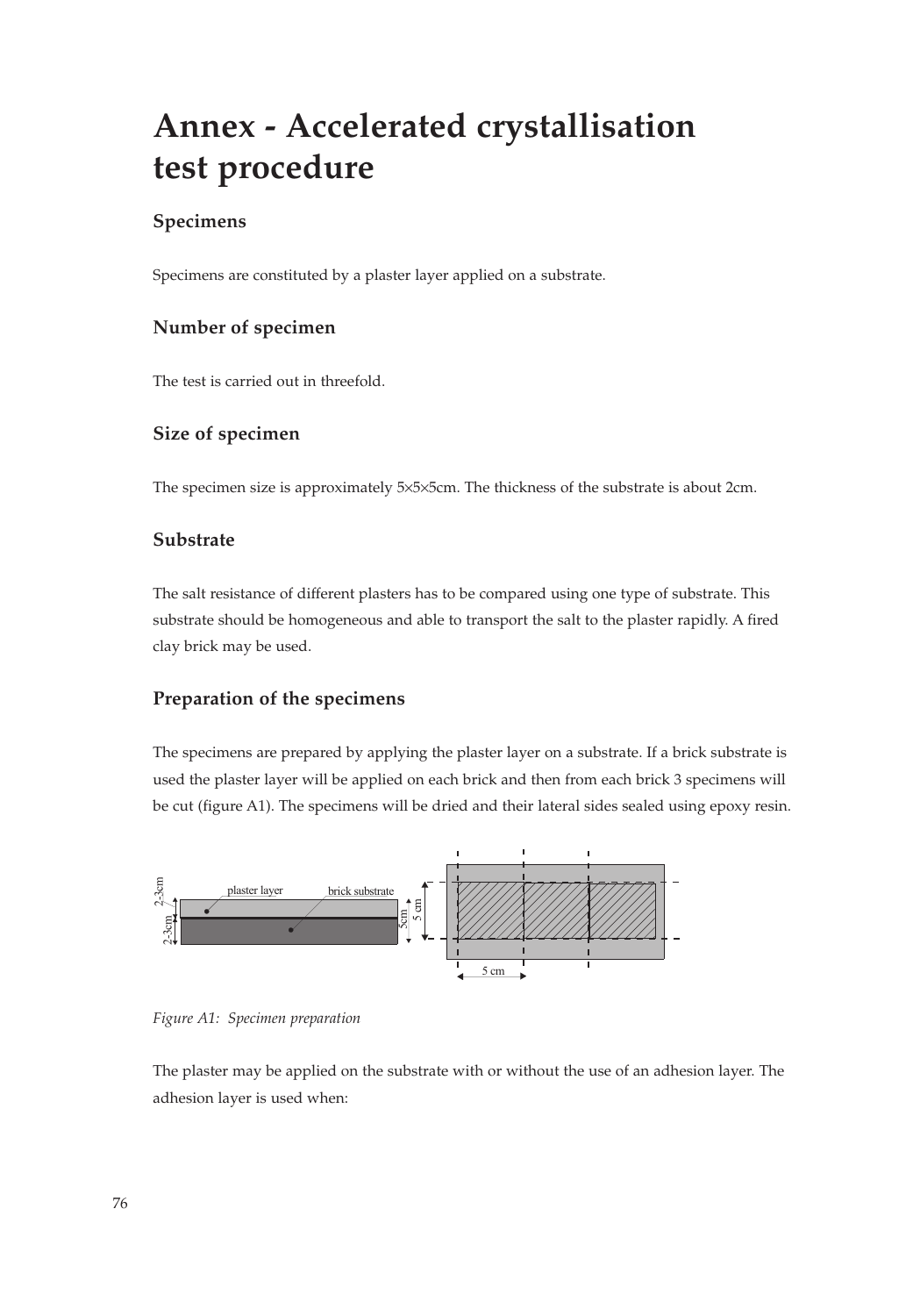• a poor bond between plaster and substrate is expected

• the application procedure of the supplier demands an adhesion layer The adhesion layer is generally composed of binder and water.

## *Curing*

The curing regime depends on the type of plaster.

#### *Hydrated lime:*

When hydrated lime is used, the curing will include an accelerated carbonation.

A suitable carbonation of lime mortar is obtained using the following procedure:

- 1. pre-curing for 14 days in 20 °C / 65% RH
- 2. drying at 40 °C for 24 hours
- 3. accelerated carbonation in  $3\%$  CO<sub>2</sub> with  $50\%$  RH

Using this procedure the carbonation takes place in 3 to 7 days.

### *Combination of hydrated lime and cement*

When the binder consists of both cement and lime, the following procedure is proposed: the plaster is covered with plastic for 7 days pre-curing for 21 days in 20 ºC / 65% RH drying at 40°C for 24 hours accelerated carbonation in  $3\%$  CO<sub>2</sub> with  $50\%$  RH

## *Cement and other hydraulic binders*

Curing consists of the following procedure: The plaster is covered with plastic for 7 days Curing for 21 days in 20ºC / 95%RH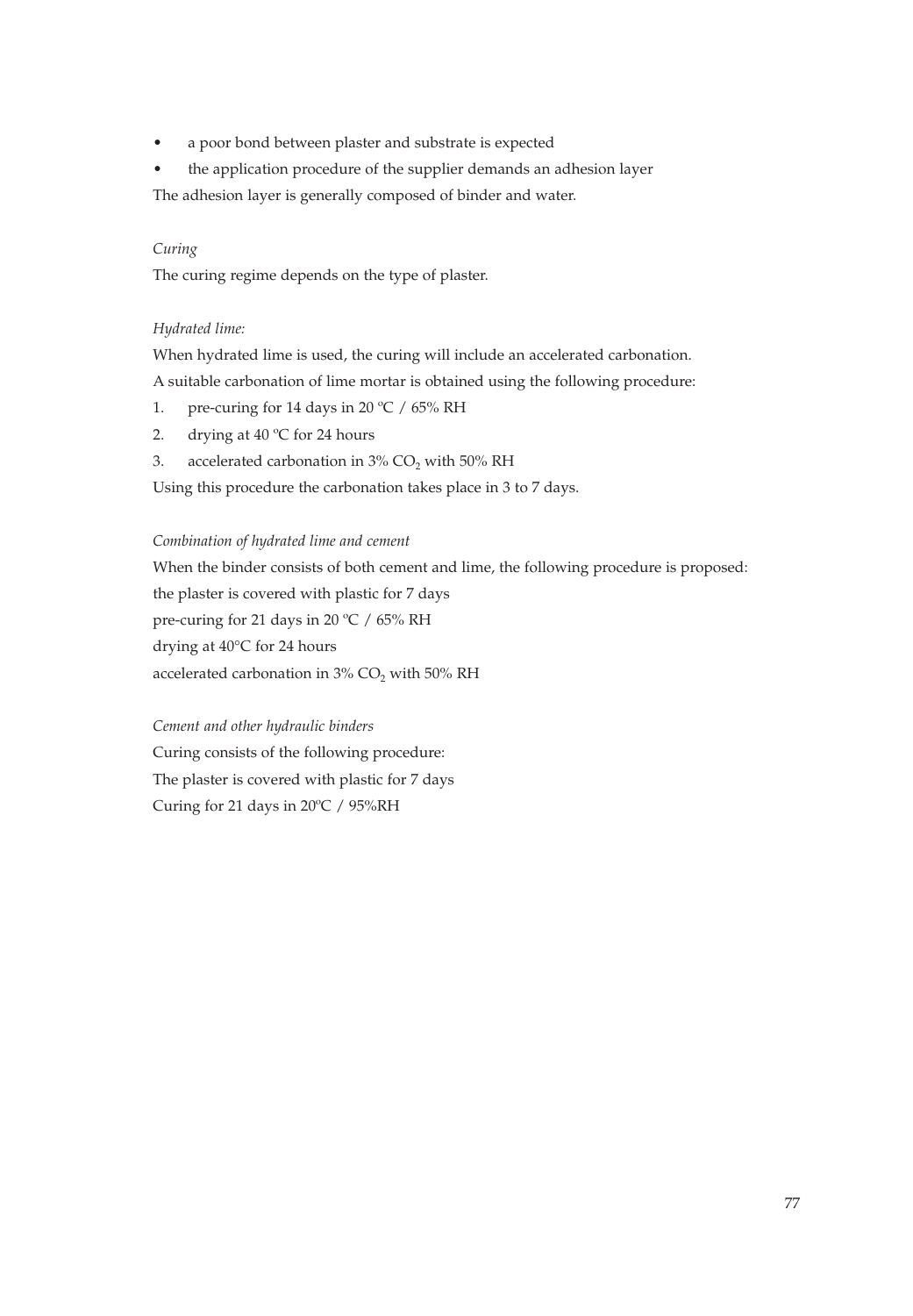# **Test procedure**

- 1. Seal the lateral sides of the specimen in such a way no evaporation takes places from these sides. An epoxy resin or paraffin will do.
- 2. Weigh the dry samples and record the mass.
- 3. Fed the salt solution (10% weight of the anhydrous salt/weight of the solution) into a container.
- 4. Immerse the bottom of the specimen in the salt solution (concentration 10% by weight) for a period long enough to wet the upper surface of the substrate. Preliminary tests should be done on the substrate in order to define the length of the immersion period. In the case of the fired-clay used in the COMPASS, a period of 5 minutes was necessary. The solution level has to be always enough to allow absorption.
- 5. Remove the specimen from the container. After removal of free liquid from the lateral sides and base of the specimen, record the mass.
- 6. Wrap the bottom of the specimen with water vapour tight tape. Record the mass of the specimen again.
- 7. Place the specimens in the prescribed T and RH conditions. The following temperature and RH cycle is used: 16 hours 40 0C / 20% RH and 8 hours 20 0C / 65% RH.
- 8. Weight the sample every week and record the mass. Record any appearance of damage (type and seriousness) and efflorescences. Do not remove efflorescence or debris from the surface of the specimens
- 9. When 80% of the solution absorbed is evaporated, remove the tape from the bottom of the sample and record the mass of the sample. If efflorescences or debris are present on the surface of the specimen, remove them with a soft brush and record the weigh after brushing.
- 10. Repeat the procedure from point 2

# **Evaluation of the damage**

The following aspects have to be monitored for the evaluation of the damage:

- occurrence of visible damage to the surface or in the bulk of the specimen
- change in mass (drying speed)
- loss of material